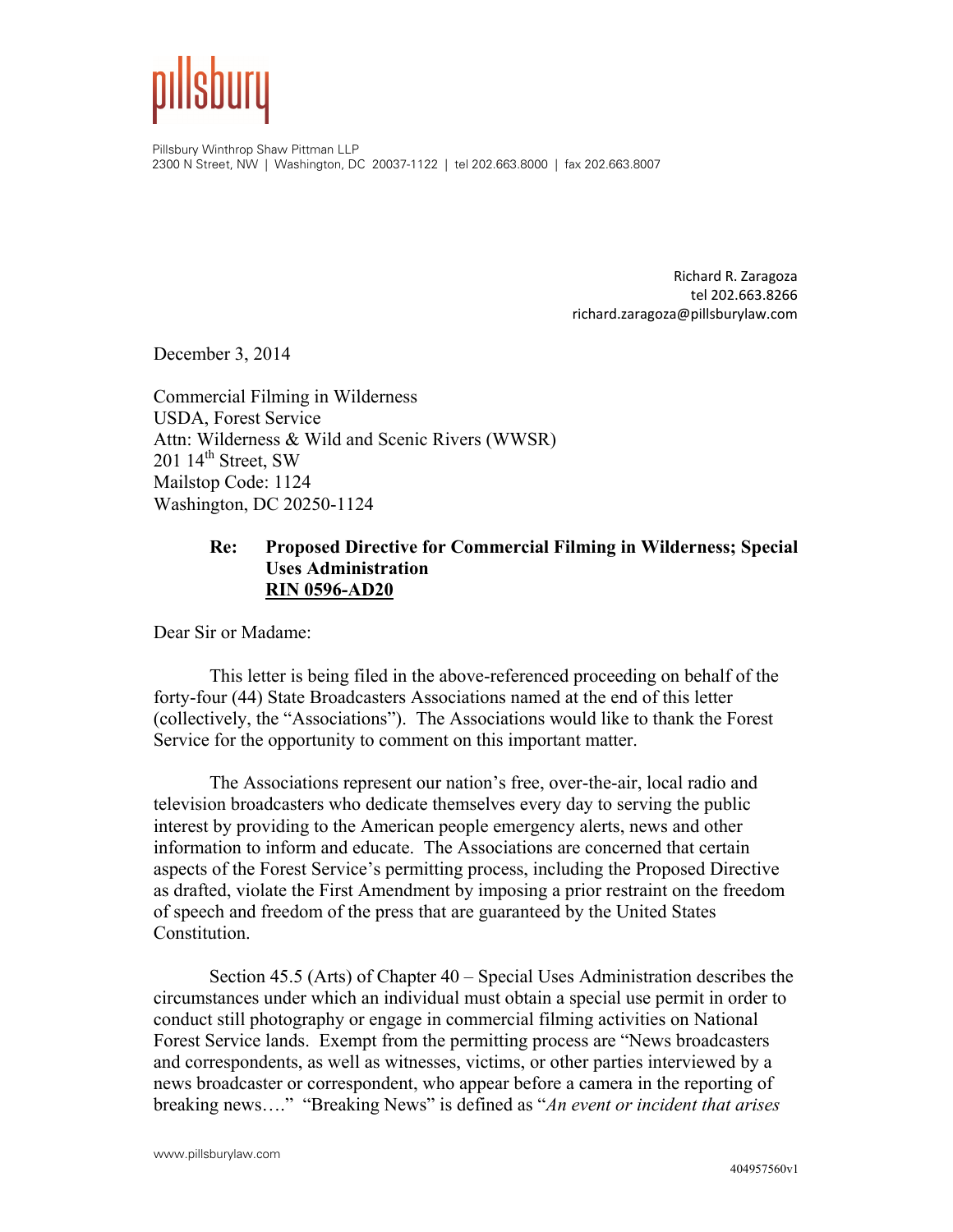*suddenly, evolves quickly, and rapidly ceases to be newsworthy*" (emphasis added). "Commercial Filming" is defined as "Use of motion picture, videotaping, sound-recording, or any other type of moving image or audio recording equipment on National Forest System lands that involves the advertisement of a product or service, the creation of a product for sale, or the use of actors, sets, or props, *but not including activities associated with broadcasting breaking news*. For purposes of this definition, creation of a product for sale includes a film, videotape, television broadcast, or documentary of historic events, wildlife, natural events, features, subjects or participants in a sporting or recreation event, and so forth, when created for the purpose of generating income." (Emphasis added).

 The Proposed Directive adds "commercial filming" to Section 45.51b – Evaluation of Proposals, as well as expands the enumerated, exclusionary, criteria to include, *inter alia*, filming that "Would not advertise any product or service…."

 As soon as the Proposed Directive was offered for public comment, the media and others raised serious First Amendment concerns. In response, on November 4, 2014, Chief Tidwell sought to assure the public that the US Forest Service is committed to the First Amendment: "To be clear, provisions in the draft directive do not apply to news gathering or activities." $\lfloor$ <sup>1</sup>

 From the Associations' perspective, the only way for the US Forest Service to avoid the prohibition against "prior restraint" on the freedom of speech and freedom of the press that are guaranteed by the United States Constitution, the Forest Service needs to reject its unreasonably narrow definition of "news." For example, the Idaho State Broadcasters Association makes two salient points with respect to the Forest Service's definition of "breaking news," "[c]overage of a forest fire in Idaho would be exempt from filming restrictions while it is burning, but a story about the aftermath of that fire might not be." Furthermore, the Forest Service's "limited definition [of news] does not take into account the varied nature of news coverage including feature stories, sports, documentaries, on-line material and other programming that is produced over a longer period of time." [2]

 Given the narrowness of the Forest Service's definition of "news," broadcasters are forced to suffer very significant burdens on their First Amendment

<sup>[1]</sup> Thomas L. Tidwell, *Commercial Filming and Photography Permits* (November 4, 2014).

 $[2]$  Letter from Idaho State Broadcasters Association to Thomas L. Tidwell (November 25, 2014). These points were also made in a letter filed by the Montana FOI Hotline Board, who noted that "the proposed directive fails to make clear the distinction between journalism and commercial activity." *See* Letter from Montana FOI Hotline Board to Elwood York (November 25, 2014).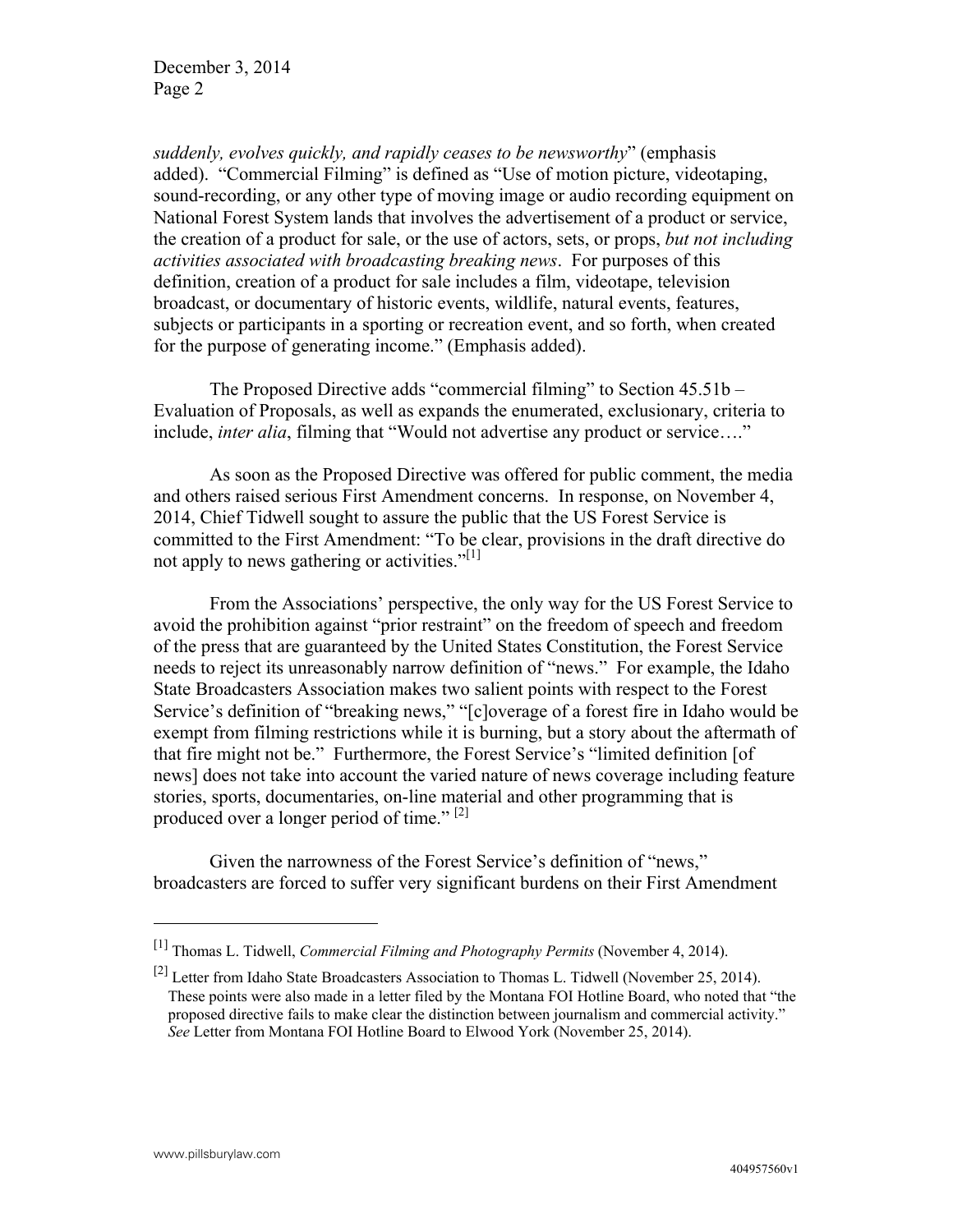rights when they seek to engage in bona fide newsgathering activities that do not fit within the current "breaking news" definition. That burden is well illustrated by the Forest Service's own handbook and regulations. First, the request for a permit "must be submitted to the National Forest office two weeks in advance.<sup>[3]</sup> The application consists of two pages of instructions and fee schedules, and the application itself is four pages.[4] Once the application is filed, the Forest Service must then evaluate the proposal.<sup>[5]</sup> The proposal must meet the "screening criteria" laid out in Title 36 of the Code of Federal Regulations,<sup>[6]</sup> which require, among other things, that a corporate applicant provide evidence of its incorporation and good standing, as well as the name and address of each shareholder owning three percent or more of the shares.<sup>[7]</sup> Finally, the proposals are subject to at least two levels of screening, during which the government evaluates whether the proposed use will interfere with the Forest Service's use or involves a risk to public health or safety, before the applicant receives the special use authorization.[8] While several of the reasons behind the screening process may be sensible for larger scale uses of federal lands, they would not be implicated by members of the news media. Therefore, the Associations encourage the Forest Service to broaden its definition of news from only breaking news to also include newsgathering and dissemination activities.

 The Associations are equally concerned about the Proposed Directive's definition of commercial activity. It is so broad as to deny non-commercial, educational public television stations the permit-free ability to produce a variety of programs filmed on location that are aired over their and other noncommercial, educational stations.

 The Supreme Court has previously found other licensing systems to violate the constitutional guarantees of free speech and press, holding that "a law subjecting the exercise of First Amendment freedoms to the prior restraint of a license, without narrow, objective, and definite standards to guide the licensing authority, is

<sup>[3]</sup> United States Department of Agriculture, *Forest Service, Region 5 – Event Commercial Permits*, http://www.fs.usda.gov/detail/r5/passes-permits/event-commercial/?cid=STELPRDB5349053 (last visited November 24, 2014).

<sup>[4]</sup> USDA Forest Service, *Commercial Photography & Filming Request*, *available at* http://www.fs.usda.gov/Internet/FSE\_DOCUMENTS/stelprdb5349111.pdf.

<sup>[5]</sup> *See Special Uses Handbook*, FSH 2709.11, Amendment No. 2709.11-2008-2 (September 17, 2008), *available at* http://www.fs.fed.us/specialuses/documents/2709.11\_40.pdf.

<sup>[6]</sup> *Id.*

 $^{[7]}$  36 C.F.R. § 251.54(d)(ii)(D)(1)-(2).

 $^{[8]}$  *Id.* § 251.54(e)(1), (5).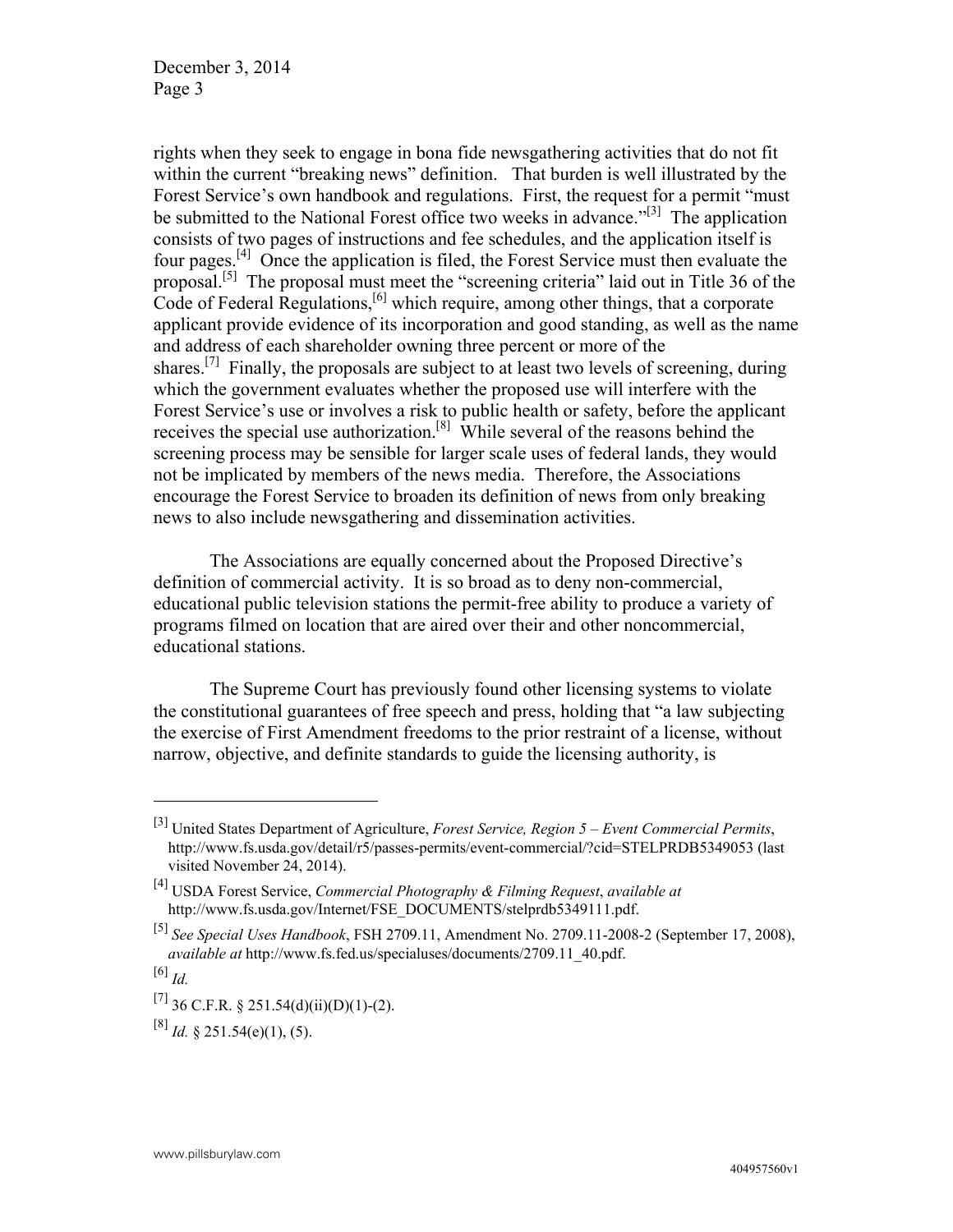unconstitutional." $[9]$  The Court's further explanation of these principles is applicable here: "although this Court has recognized that a statute may be enacted which prevents serious interference with normal usage of streets and parks, . . . we have consistently condemned licensing systems which vest in an administrative official discretion to grant or withhold a permit upon broad criteria unrelated to proper regulation of public places." $[10]$  As the Court described decades ago, actions such as the Proposed Directive will involve too much administrative discretion, and are unrelated to the government's purported interest in protecting wilderness areas. Although the Chief of the U.S. Forest Service released a statement indicating the Forest Service's commitment to the First Amendment,[11] such a promise, in conjunction with the Proposed Directive as presently worded, is unfortunately not enough to assuage the Associations' concerns. Rather, the Forest Service should act on its indicated commitment to the First Amendment by embracing a broad interpretation of newsgathering and journalism that is clearly set forth in its regulations, policies, applications and manual, and declining to adopt the Proposed Directive as drafted.

Based on the foregoing, the Associations respectfully urge the Forest Service to decline adopting the Proposed Directive, consistent with the positions set forth herein.

Please direct any questions regarding this matter to the undersigned.

Respectfully submitted,

By:  $/s/$ 

Richard R. Zaragoza Carly A. Deckelboim

*Counsel in this matter for the following State Broadcasters Associations:* 

<sup>[9]</sup> *Shuttlesworth v. Birmingham*, 394 U.S. 147, 150-51 (1969).

 $[10]$  *Id.* at 153 (citations omitted).

<sup>[11]</sup> News Release, *US Forest Service Chief: I will ensure the First Amendment is upheld under agency commercial filming directives*, http://www.fs.fed.us/news/releases/us-forest-service-chief-i-willensure-first-amendment-upheld-under-agency-commercial (September 25, 2014) (last visited November 21, 2014).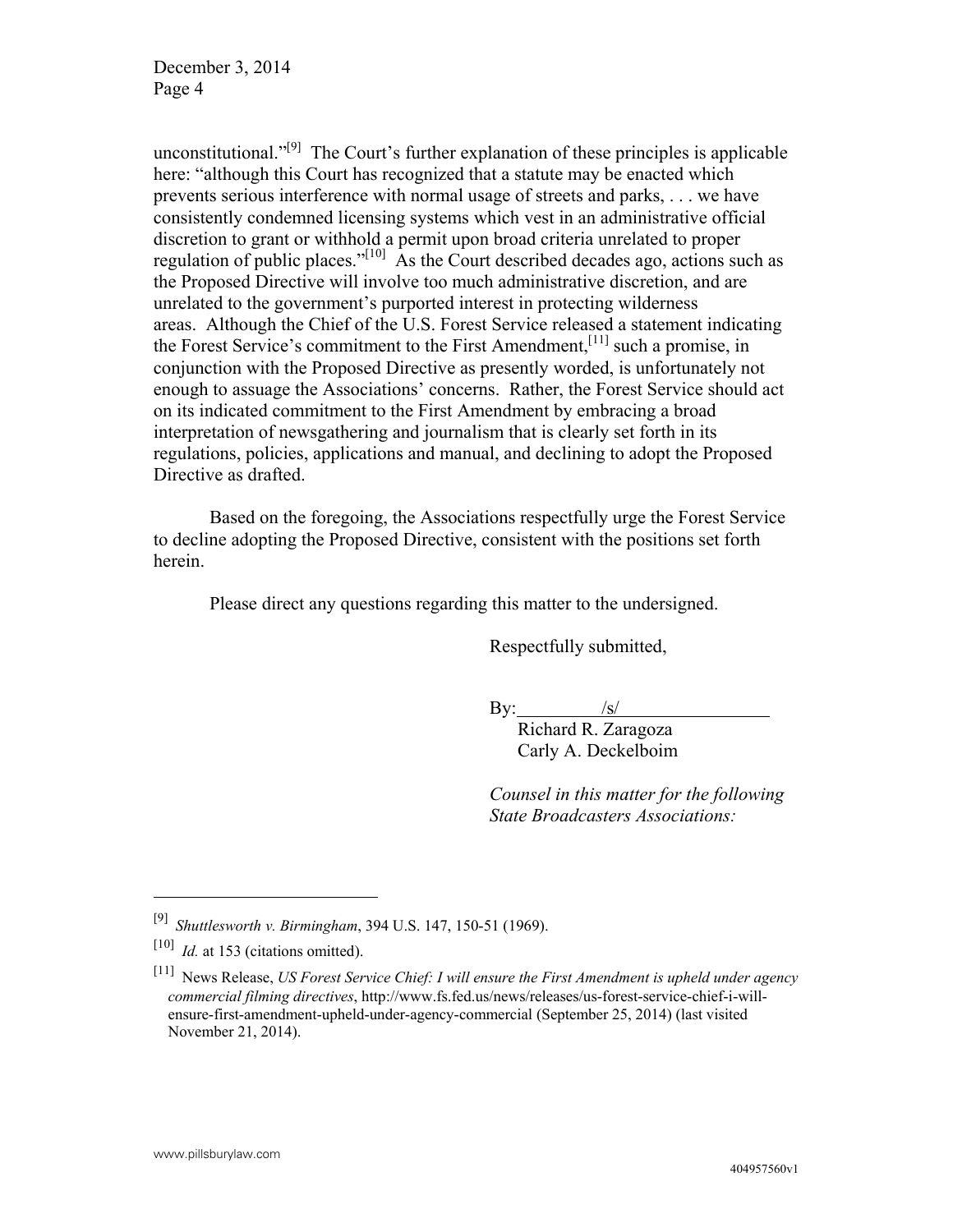December 3, 2014 Page 5

> Alabama Broadcasters Association, Alaska Broadcasters Association, Arizona Broadcasters Association, Arkansas Broadcasters Association, California Broadcasters Association, Colorado Broadcasters Association, Connecticut Broadcasters Association, Florida Association of Broadcasters, Georgia Association of Broadcasters, Hawaii Association of Broadcasters, Idaho State Broadcasters Association, Illinois Broadcasters Association, Indiana Broadcasters Association, Iowa Broadcasters Association, Kansas Association of Broadcasters, Kentucky Broadcasters Association, Louisiana Association of Broadcasters, Maine Association of Broadcasters, Massachusetts Broadcasters Association, Michigan Association of Broadcasters, Minnesota Broadcasters Association, Mississippi Association of Broadcasters, Missouri Broadcasters Association, Montana Broadcasters Association, Nebraska Broadcasters Association, Nevada Broadcasters Association, New Hampshire Association of Broadcasters, New Mexico Broadcasters Association, New York State Broadcasters Association, Inc., North Dakota Broadcasters Association, Oklahoma Association of Broadcasters, Oregon Association of Broadcasters, Pennsylvania Association of Broadcasters, Rhode Island Broadcasters Association, South Carolina Broadcasters Association, South Dakota Broadcasters Association, Tennessee Association of Broadcasters, Texas Association of Broadcasters, Utah Broadcasters Association, Vermont Association of Broadcasters,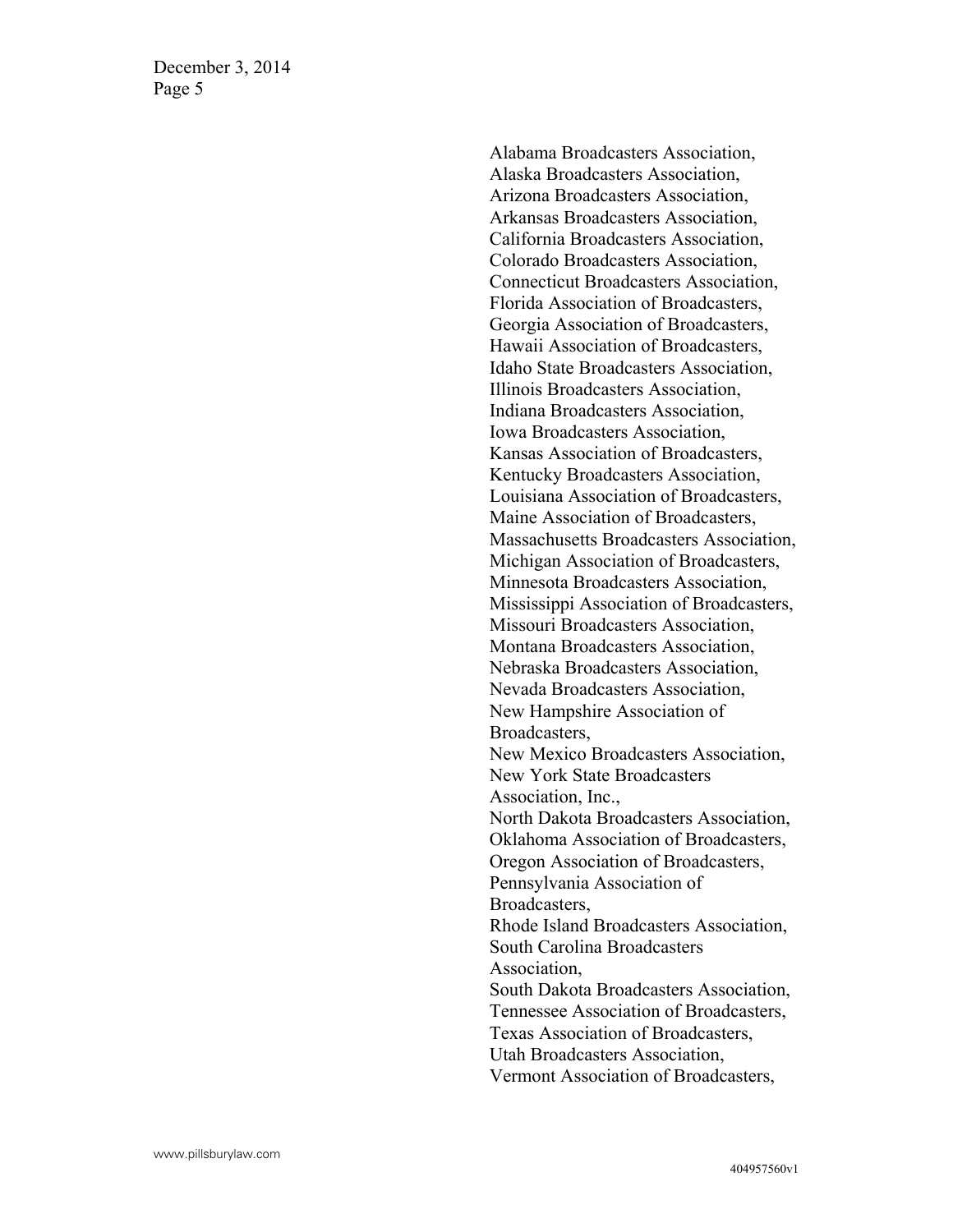December 3, 2014 Page 6

> Washington State Association of Broadcasters, West Virginia Broadcasters Association, Wisconsin Broadcasters Association, Wyoming Association of Broadcasters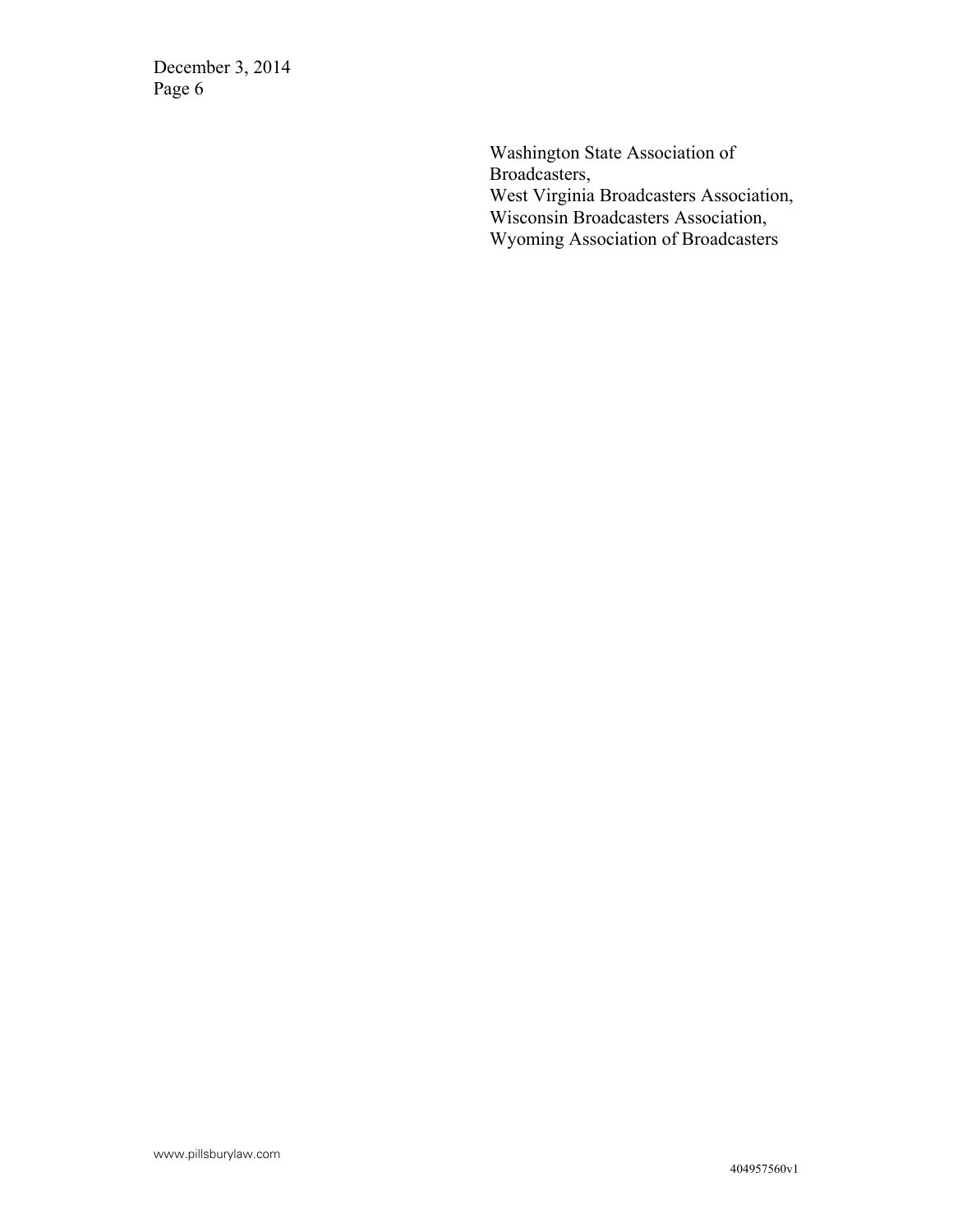